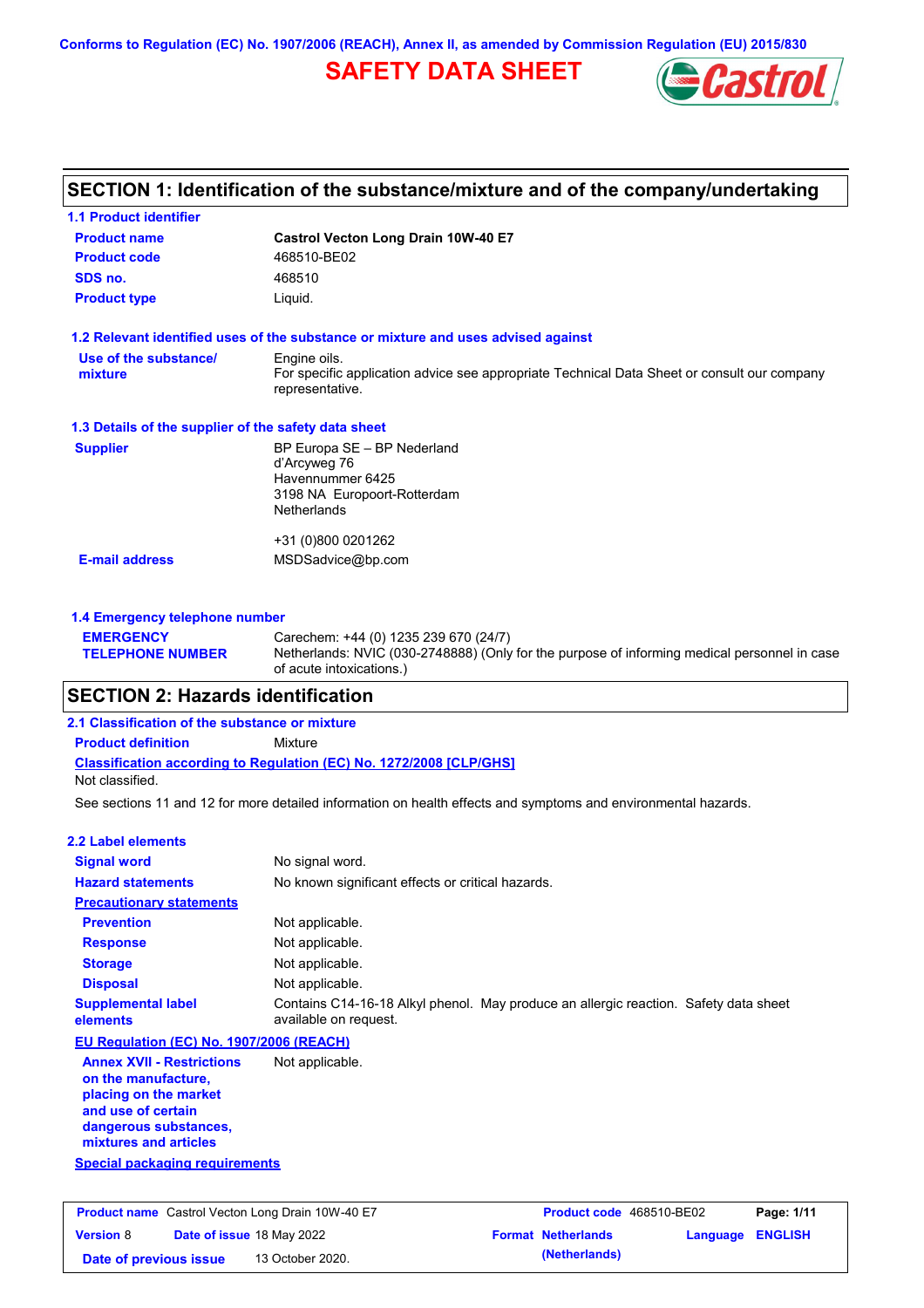### **SECTION 2: Hazards identification**

| <b>Containers to be fitted</b><br>with child-resistant<br>fastenings                                                     | Not applicable.                                                                                                                                                                                                                                                                                                                                                        |
|--------------------------------------------------------------------------------------------------------------------------|------------------------------------------------------------------------------------------------------------------------------------------------------------------------------------------------------------------------------------------------------------------------------------------------------------------------------------------------------------------------|
| <b>Tactile warning of danger</b>                                                                                         | Not applicable.                                                                                                                                                                                                                                                                                                                                                        |
| 2.3 Other hazards                                                                                                        |                                                                                                                                                                                                                                                                                                                                                                        |
| <b>Results of PBT and vPvB</b><br>assessment                                                                             | Product does not meet the criteria for PBT or vPvB according to Regulation (EC) No. 1907/2006,<br>Annex XIII.                                                                                                                                                                                                                                                          |
| <b>Product meets the criteria</b><br>for PBT or vPvB according<br>to Regulation (EC) No.<br><b>1907/2006, Annex XIII</b> | This mixture does not contain any substances that are assessed to be a PBT or a vPvB.                                                                                                                                                                                                                                                                                  |
| Other hazards which do<br>not result in classification                                                                   | Defatting to the skin.<br>USED ENGINE OILS<br>Used engine oil may contain hazardous components which have the potential to cause skin<br>cancer.<br>See Toxicological Information, section 11 of this Safety Data Sheet.<br>Experimental data on one or more of the components has been used to determine all or part of<br>the hazard classification of this product. |

### **SECTION 3: Composition/information on ingredients**

| <b>3.2 Mixtures</b>                                                                    |                                                                                      |               |                                                                    |             |
|----------------------------------------------------------------------------------------|--------------------------------------------------------------------------------------|---------------|--------------------------------------------------------------------|-------------|
| <b>Product definition</b><br>Mixture                                                   |                                                                                      |               |                                                                    |             |
| Mighly refined base oil (IP 346 DMSO extract < 3%). Proprietary performance additives. |                                                                                      |               |                                                                    |             |
| <b>Product/ingredient</b><br>name                                                      | <b>Identifiers</b>                                                                   | $\frac{9}{6}$ | <b>Regulation (EC) No.</b><br>1272/2008 [CLP]                      | <b>Type</b> |
| Distillates (petroleum), hydrotreated<br>heavy paraffinic                              | REACH #: 01-2119484627-25<br>EC: 265-157-1<br>CAS: 64742-54-7<br>Index: 649-467-00-8 | $≥50 - ≤75$   | Not classified.                                                    | [2]         |
| Base oil - unspecified                                                                 | Varies - See Key to<br>abbreviations                                                 | ≥10 - ≤25     | Not classified.                                                    | $[2]$       |
| Distillates (petroleum), hydrotreated<br>heavy paraffinic                              | REACH #: 01-2119484627-25<br>EC: 265-157-1<br>CAS: 64742-54-7<br>Index: 649-467-00-8 | ≤5            | Asp. Tox. 1, H304                                                  | [1] [2]     |
| zinc bis[O-(6-methylheptyl)] bis[O-(sec-<br>butyl)] bis(dithiophosphate)               | REACH #: 01-2119543726-33<br>EC: 298-577-9<br>CAS: 93819-94-4                        | < 2.5         | Skin Irrit. 2, H315<br>Eye Dam. 1, H318<br>Aquatic Chronic 2, H411 | [1]         |
| C14-16-18 Alkyl phenol                                                                 | REACH #: 01-2119498288-19                                                            | ב≥            | Skin Sens. 1B, H317<br>STOT RE 2, H373                             | $[1]$       |

**See Section 16 for the full text of the H statements declared above.**

**Type** 

[1] Substance classified with a health or environmental hazard

[2] Substance with a workplace exposure limit

[3] Substance meets the criteria for PBT according to Regulation (EC) No. 1907/2006, Annex XIII

[4] Substance meets the criteria for vPvB according to Regulation (EC) No. 1907/2006, Annex XIII

[5] Substance of equivalent concern

[6] Additional disclosure due to company policy

Occupational exposure limits, if available, are listed in Section 8.

### **SECTION 4: First aid measures**

#### In case of contact, immediately flush eyes with plenty of water for at least 15 minutes. Eyelids should be held away from the eyeball to ensure thorough rinsing. Check for and remove any contact lenses. Get medical attention. **4.1 Description of first aid measures Inhalation** If inhaled, remove to fresh air. Get medical attention if symptoms occur. **Eye contact Skin contact** Wash skin thoroughly with soap and water or use recognised skin cleanser. Remove contaminated clothing and shoes. Wash clothing before reuse. Clean shoes thoroughly before reuse. Get medical attention if irritation develops. **Product name** Castrol Vecton Long Drain 10W-40 E7 **Product Code** 468510-BE02 **Page: 2/11 Version** 8 **Date of issue** 18 May 2022 **Format Netherlands Language ENGLISH Date of previous issue 13 October 2020. (Netherlands)**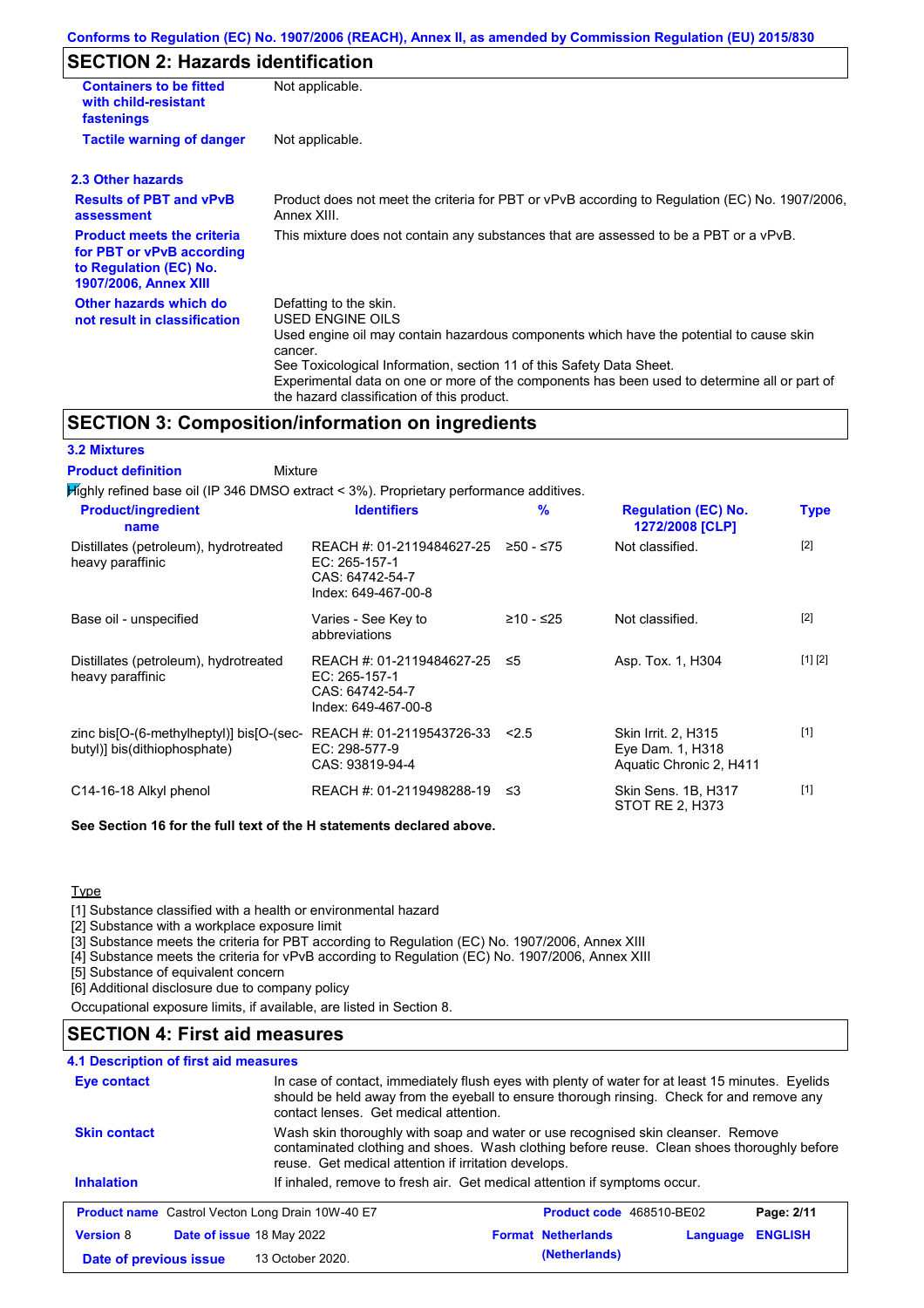# **Conforms to Regulation (EC) No. 1907/2006 (REACH), Annex II, as amended by Commission Regulation (EU) 2015/830 SECTION 4: First aid measures**

| <b>Ingestion</b>                      | Do not induce vomiting unless directed to do so by medical personnel. Get medical attention if<br>symptoms occur.                                                           |
|---------------------------------------|-----------------------------------------------------------------------------------------------------------------------------------------------------------------------------|
| <b>Protection of first-aiders</b>     | No action shall be taken involving any personal risk or without suitable training. It may be<br>dangerous to the person providing aid to give mouth-to-mouth resuscitation. |
|                                       | 4.2 Most important symptoms and effects, both acute and delayed                                                                                                             |
|                                       | See Section 11 for more detailed information on health effects and symptoms.                                                                                                |
| <b>Potential acute health effects</b> |                                                                                                                                                                             |
| <b>Inhalation</b>                     | Vapour inhalation under ambient conditions is not normally a problem due to low vapour<br>pressure.                                                                         |
| <b>Ingestion</b>                      | No known significant effects or critical hazards.                                                                                                                           |
| <b>Skin contact</b>                   | Defatting to the skin. May cause skin dryness and irritation. Not considered a skin sensitizer.<br>Based on data available for this or related materials.                   |
| <b>Eye contact</b>                    | Not classified as an eye irritant. Based on data available for this or related materials.                                                                                   |
|                                       | Delayed and immediate effects as well as chronic effects from short and long-term exposure                                                                                  |
| <b>Inhalation</b>                     | Overexposure to the inhalation of airborne droplets or aerosols may cause irritation of the<br>respiratory tract.                                                           |
| <b>Ingestion</b>                      | Ingestion of large quantities may cause nausea and diarrhoea.                                                                                                               |
| <b>Skin contact</b>                   | Prolonged or repeated contact can defat the skin and lead to irritation and/or dermatitis.                                                                                  |

**Eye contact** Potential risk of transient stinging or redness if accidental eye contact occurs.

### **4.3 Indication of any immediate medical attention and special treatment needed**

| <b>Notes to physician</b>                                 | Treatment should in general be symptomatic and directed to relieving any effects.                                                                                                                                                                                                                                                                                 |  |  |  |  |
|-----------------------------------------------------------|-------------------------------------------------------------------------------------------------------------------------------------------------------------------------------------------------------------------------------------------------------------------------------------------------------------------------------------------------------------------|--|--|--|--|
|                                                           | <b>SECTION 5: Firefighting measures</b>                                                                                                                                                                                                                                                                                                                           |  |  |  |  |
| 5.1 Extinguishing media                                   |                                                                                                                                                                                                                                                                                                                                                                   |  |  |  |  |
| <b>Suitable extinguishing</b><br>media                    | In case of fire, use foam, dry chemical or carbon dioxide extinguisher or spray.                                                                                                                                                                                                                                                                                  |  |  |  |  |
| <b>Unsuitable extinguishing</b><br>media                  | Do not use water jet. The use of a water jet may cause the fire to spread by splashing the<br>burning product.                                                                                                                                                                                                                                                    |  |  |  |  |
| 5.2 Special hazards arising from the substance or mixture |                                                                                                                                                                                                                                                                                                                                                                   |  |  |  |  |
| <b>Hazards from the</b><br>substance or mixture           | In a fire or if heated, a pressure increase will occur and the container may burst.                                                                                                                                                                                                                                                                               |  |  |  |  |
| <b>Hazardous combustion</b>                               | Combustion products may include the following:                                                                                                                                                                                                                                                                                                                    |  |  |  |  |
| products                                                  | carbon oxides (CO, CO <sub>2</sub> ) (carbon monoxide, carbon dioxide)                                                                                                                                                                                                                                                                                            |  |  |  |  |
| 5.3 Advice for firefighters                               |                                                                                                                                                                                                                                                                                                                                                                   |  |  |  |  |
| <b>Special precautions for</b><br>fire-fighters           | No action shall be taken involving any personal risk or without suitable training. Promptly<br>isolate the scene by removing all persons from the vicinity of the incident if there is a fire.                                                                                                                                                                    |  |  |  |  |
| <b>Special protective</b><br>equipment for fire-fighters  | Fire-fighters should wear appropriate protective equipment and self-contained breathing<br>apparatus (SCBA) with a full face-piece operated in positive pressure mode. Clothing for fire-<br>fighters (including helmets, protective boots and gloves) conforming to European standard EN<br>469 will provide a basic level of protection for chemical incidents. |  |  |  |  |

## **SECTION 6: Accidental release measures**

|                                         | 6.1 Personal precautions, protective equipment and emergency procedures                                                                                                                                                                                                                                                                                                              |
|-----------------------------------------|--------------------------------------------------------------------------------------------------------------------------------------------------------------------------------------------------------------------------------------------------------------------------------------------------------------------------------------------------------------------------------------|
| For non-emergency<br>personnel          | No action shall be taken involving any personal risk or without suitable training. Evacuate<br>surrounding areas. Keep unnecessary and unprotected personnel from entering. Do not touch<br>or walk through spilt material. Floors may be slippery; use care to avoid falling. Put on<br>appropriate personal protective equipment.                                                  |
| For emergency responders                | Entry into a confined space or poorly ventilated area contaminated with vapour, mist or fume is<br>extremely hazardous without the correct respiratory protective equipment and a safe system of<br>work. Wear self-contained breathing apparatus. Wear a suitable chemical protective suit.<br>Chemical resistant boots. See also the information in "For non-emergency personnel". |
| <b>6.2 Environmental</b><br>precautions | Avoid dispersal of spilt material and runoff and contact with soil, waterways, drains and sewers.<br>Inform the relevant authorities if the product has caused environmental pollution (sewers,<br>waterways, soil or air).                                                                                                                                                          |

| <b>Product name</b> Castrol Vecton Long Drain 10W-40 E7 |  | <b>Product code</b> 468510-BE02  |  | Page: 3/11                |                         |  |
|---------------------------------------------------------|--|----------------------------------|--|---------------------------|-------------------------|--|
| <b>Version 8</b>                                        |  | <b>Date of issue 18 May 2022</b> |  | <b>Format Netherlands</b> | <b>Language ENGLISH</b> |  |
| Date of previous issue                                  |  | 13 October 2020.                 |  | (Netherlands)             |                         |  |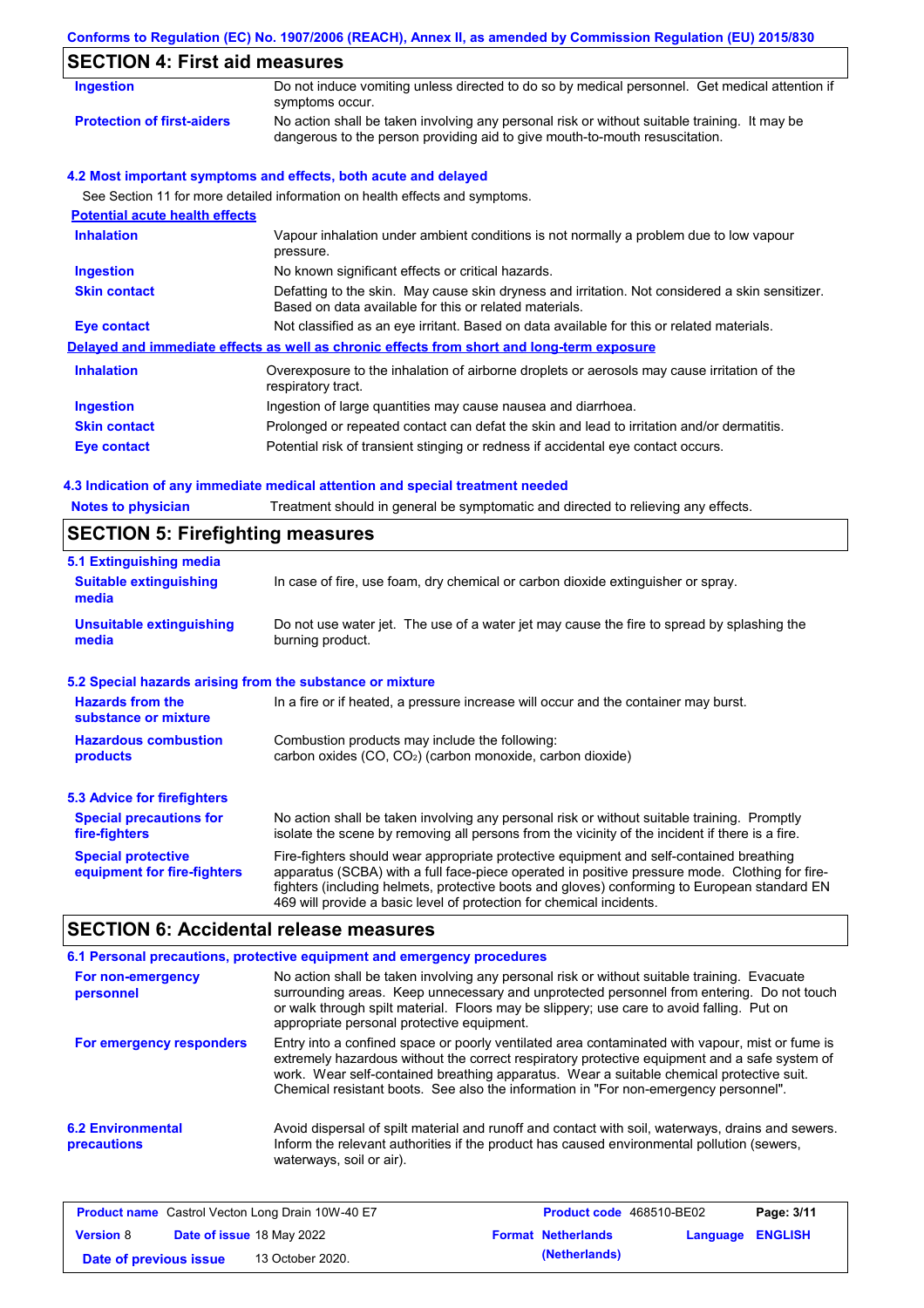### **SECTION 6: Accidental release measures**

|                                           | 6.3 Methods and material for containment and cleaning up                                                                                                                                                                                                                                                                                                                                       |
|-------------------------------------------|------------------------------------------------------------------------------------------------------------------------------------------------------------------------------------------------------------------------------------------------------------------------------------------------------------------------------------------------------------------------------------------------|
| <b>Small spill</b>                        | Stop leak if without risk. Move containers from spill area. Absorb with an inert material and<br>place in an appropriate waste disposal container. Dispose of via a licensed waste disposal<br>contractor.                                                                                                                                                                                     |
| Large spill                               | Stop leak if without risk. Move containers from spill area. Prevent entry into sewers, water<br>courses, basements or confined areas. Contain and collect spillage with non-combustible,<br>absorbent material e.g. sand, earth, vermiculite or diatomaceous earth and place in container<br>for disposal according to local regulations. Dispose of via a licensed waste disposal contractor. |
| 6.4 Reference to other<br><b>sections</b> | See Section 1 for emergency contact information.<br>See Section 5 for firefighting measures.<br>See Section 8 for information on appropriate personal protective equipment.<br>See Section 12 for environmental precautions.<br>See Section 13 for additional waste treatment information.                                                                                                     |

### **SECTION 7: Handling and storage**

| 7.1 Precautions for safe handling                                                    |                                                                                                                                                                                                                                                                                                                                                                                                                                                                                          |
|--------------------------------------------------------------------------------------|------------------------------------------------------------------------------------------------------------------------------------------------------------------------------------------------------------------------------------------------------------------------------------------------------------------------------------------------------------------------------------------------------------------------------------------------------------------------------------------|
| <b>Protective measures</b>                                                           | Put on appropriate personal protective equipment.                                                                                                                                                                                                                                                                                                                                                                                                                                        |
| <b>Advice on general</b><br>occupational hygiene                                     | Eating, drinking and smoking should be prohibited in areas where this material is handled,<br>stored and processed. Wash thoroughly after handling. Remove contaminated clothing and<br>protective equipment before entering eating areas. See also Section 8 for additional<br>information on hygiene measures.                                                                                                                                                                         |
| <b>7.2 Conditions for safe</b><br>storage, including any<br><b>incompatibilities</b> | Store in accordance with local regulations. Store in a dry, cool and well-ventilated area, away<br>from incompatible materials (see Section 10). Keep away from heat and direct sunlight. Keep<br>container tightly closed and sealed until ready for use. Containers that have been opened must<br>be carefully resealed and kept upright to prevent leakage. Store and use only in equipment/<br>containers designed for use with this product. Do not store in unlabelled containers. |
| <b>PGS Storage:</b>                                                                  | Storage according to PGS 15 or 16                                                                                                                                                                                                                                                                                                                                                                                                                                                        |
| <b>Not suitable</b>                                                                  | Prolonged exposure to elevated temperature                                                                                                                                                                                                                                                                                                                                                                                                                                               |

**7.3 Specific end use(s)**

**Recommendations**

See section 1.2 and Exposure scenarios in annex, if applicable.

### **SECTION 8: Exposure controls/personal protection**

#### **Product/ingredient name Exposure limit values Recommended monitoring procedures** If this product contains ingredients with exposure limits, personal, workplace atmosphere or biological monitoring may be required to determine the effectiveness of the ventilation or other control measures and/or the necessity to use respiratory protective equipment. Reference should be made to monitoring standards, such as the following: European Standard EN 689 (Workplace atmospheres - Guidance for the assessment of exposure by inhalation to chemical agents for comparison with limit values and measurement strategy) European Standard EN 14042 (Workplace atmospheres - Guide for the application and use of procedures for the assessment of exposure to chemical and biological agents) European Standard EN 482 (Workplace atmospheres - General requirements for the performance of procedures for the measurement of chemical agents) Reference to national guidance documents for methods for the determination of hazardous substances will also be required. No DNELs/DMELs available. **8.1 Control parameters Derived No Effect Level** Whilst specific OELs for certain components may be shown in this section, other components may be present in any mist. vapour or dust produced. Therefore, the specific OELs may not be applicable to the product as a whole and are provided for guidance only. **Occupational exposure limits** Distillates (petroleum), hydrotreated heavy paraffinic **Ministry of Social Affairs and Employment, Legal limit values (Netherlands).** OEL, 8-h TWA: 5 mg/m<sup>3</sup> 8 hours. Issued/Revised: 1/2007 Form: Mist Base oil - unspecified **Ministry of Social Affairs and Employment, Legal limit values (Netherlands).** OEL, 8-h TWA: 5 mg/m<sup>3</sup> 8 hours. Issued/Revised: 1/2007 Form: Mist Distillates (petroleum), hydrotreated heavy paraffinic **Ministry of Social Affairs and Employment, Legal limit values (Netherlands).** OEL, 8-h TWA: 5 mg/m<sup>3</sup> 8 hours. Issued/Revised: 1/2007 Form: Mist

| <b>Product name</b> Castrol Vecton Long Drain 10W-40 E7 |                                  | <b>Product code</b> 468510-BE02 |  | Page: 4/11                |                  |  |
|---------------------------------------------------------|----------------------------------|---------------------------------|--|---------------------------|------------------|--|
| <b>Version 8</b>                                        | <b>Date of issue 18 May 2022</b> |                                 |  | <b>Format Netherlands</b> | Language ENGLISH |  |
| Date of previous issue                                  |                                  | 13 October 2020.                |  | (Netherlands)             |                  |  |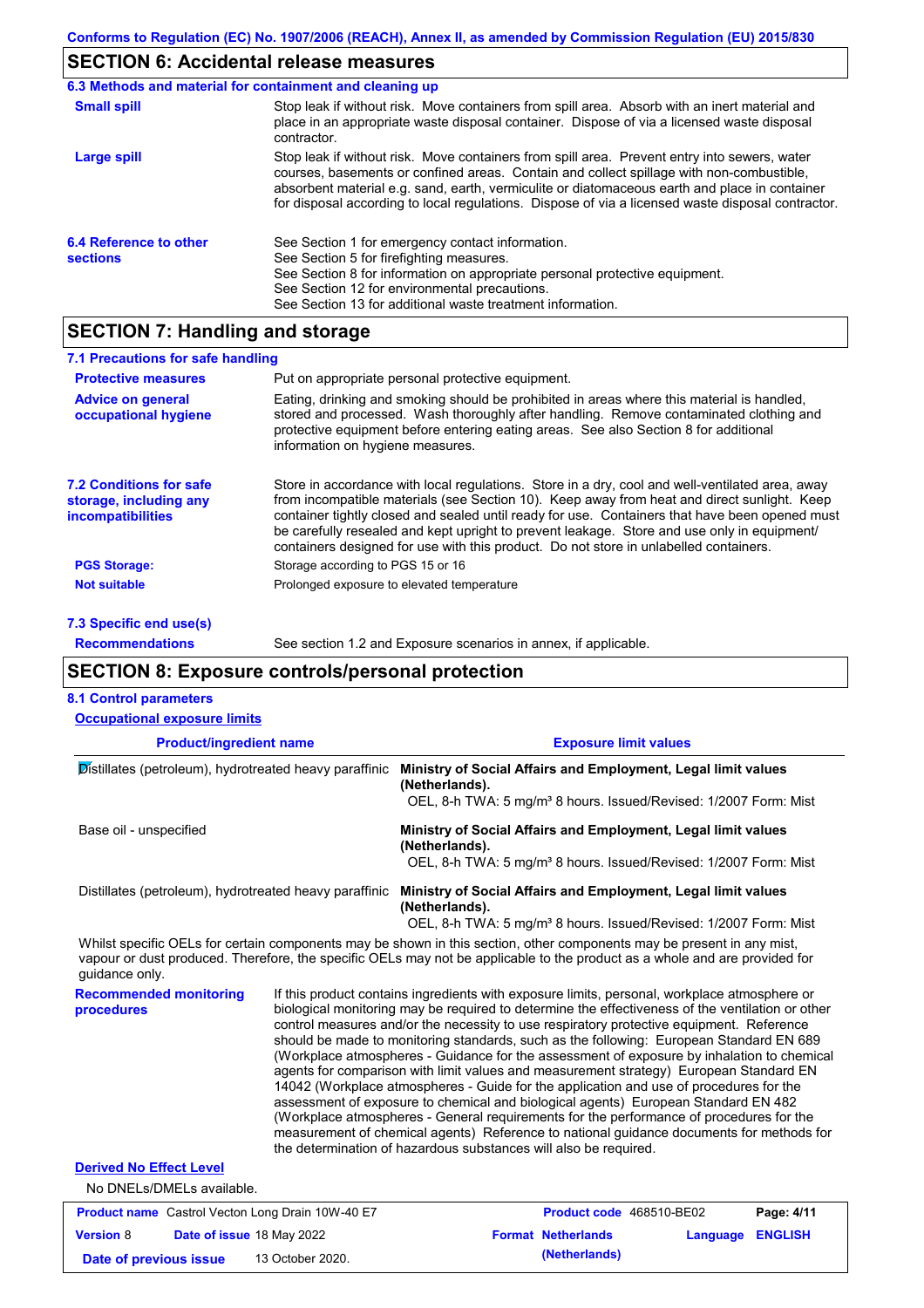## **SECTION 8: Exposure controls/personal protection**

### **Predicted No Effect Concentration**

No PNECs available

| <b>8.2 Exposure controls</b>                            |                                                                                                                        |                                                                                                                                                                                                                                                                                                                                                                                                                                                                                                                                                                                                                                                                                                                                                                                                                                                                               |            |
|---------------------------------------------------------|------------------------------------------------------------------------------------------------------------------------|-------------------------------------------------------------------------------------------------------------------------------------------------------------------------------------------------------------------------------------------------------------------------------------------------------------------------------------------------------------------------------------------------------------------------------------------------------------------------------------------------------------------------------------------------------------------------------------------------------------------------------------------------------------------------------------------------------------------------------------------------------------------------------------------------------------------------------------------------------------------------------|------------|
| <b>Appropriate engineering</b><br>controls              | concentrations below their respective occupational exposure limits.<br>kept in good condition and properly maintained. | Provide exhaust ventilation or other engineering controls to keep the relevant airborne<br>All activities involving chemicals should be assessed for their risks to health, to ensure<br>exposures are adequately controlled. Personal protective equipment should only be considered<br>after other forms of control measures (e.g. engineering controls) have been suitably evaluated.<br>Personal protective equipment should conform to appropriate standards, be suitable for use, be<br>Your supplier of personal protective equipment should be consulted for advice on selection and<br>appropriate standards. For further information contact your national organisation for standards.<br>The final choice of protective equipment will depend upon a risk assessment. It is important to<br>ensure that all items of personal protective equipment are compatible. |            |
| <b>Individual protection measures</b>                   |                                                                                                                        |                                                                                                                                                                                                                                                                                                                                                                                                                                                                                                                                                                                                                                                                                                                                                                                                                                                                               |            |
| <b>Hygiene measures</b>                                 | stations and safety showers are close to the workstation location.                                                     | Wash hands, forearms and face thoroughly after handling chemical products, before eating,<br>smoking and using the lavatory and at the end of the working period. Ensure that eyewash                                                                                                                                                                                                                                                                                                                                                                                                                                                                                                                                                                                                                                                                                         |            |
| <b>Respiratory protection</b>                           | of the working conditions.                                                                                             | In case of insufficient ventilation, wear suitable respiratory equipment.<br>The correct choice of respiratory protection depends upon the chemicals being handled, the<br>conditions of work and use, and the condition of the respiratory equipment. Safety procedures<br>should be developed for each intended application. Respiratory protection equipment should<br>therefore be chosen in consultation with the supplier/manufacturer and with a full assessment                                                                                                                                                                                                                                                                                                                                                                                                       |            |
| <b>Eye/face protection</b>                              | Safety glasses with side shields.                                                                                      |                                                                                                                                                                                                                                                                                                                                                                                                                                                                                                                                                                                                                                                                                                                                                                                                                                                                               |            |
| <b>Skin protection</b>                                  |                                                                                                                        |                                                                                                                                                                                                                                                                                                                                                                                                                                                                                                                                                                                                                                                                                                                                                                                                                                                                               |            |
| <b>Hand protection</b>                                  | <b>General Information:</b>                                                                                            |                                                                                                                                                                                                                                                                                                                                                                                                                                                                                                                                                                                                                                                                                                                                                                                                                                                                               |            |
|                                                         |                                                                                                                        | Because specific work environments and material handling practices vary, safety procedures<br>should be developed for each intended application. The correct choice of protective gloves<br>depends upon the chemicals being handled, and the conditions of work and use. Most gloves<br>provide protection for only a limited time before they must be discarded and replaced (even the<br>best chemically resistant gloves will break down after repeated chemical exposures).                                                                                                                                                                                                                                                                                                                                                                                              |            |
|                                                         | a full assessment of the working conditions.                                                                           | Gloves should be chosen in consultation with the supplier / manufacturer and taking account of                                                                                                                                                                                                                                                                                                                                                                                                                                                                                                                                                                                                                                                                                                                                                                                |            |
|                                                         | Recommended: Nitrile gloves.<br><b>Breakthrough time:</b>                                                              |                                                                                                                                                                                                                                                                                                                                                                                                                                                                                                                                                                                                                                                                                                                                                                                                                                                                               |            |
|                                                         | Our recommendations on the selection of gloves are as follows:                                                         | Breakthrough time data are generated by glove manufacturers under laboratory test conditions<br>and represent how long a glove can be expected to provide effective permeation resistance. It<br>is important when following breakthrough time recommendations that actual workplace<br>conditions are taken into account. Always consult with your glove supplier for up-to-date<br>technical information on breakthrough times for the recommended glove type.                                                                                                                                                                                                                                                                                                                                                                                                              |            |
|                                                         | Continuous contact:                                                                                                    |                                                                                                                                                                                                                                                                                                                                                                                                                                                                                                                                                                                                                                                                                                                                                                                                                                                                               |            |
|                                                         | can be obtained.<br>replacement regimes are determined and adhered to.                                                 | Gloves with a minimum breakthrough time of 240 minutes, or >480 minutes if suitable gloves<br>If suitable gloves are not available to offer that level of protection, gloves with shorter<br>breakthrough times may be acceptable as long as appropriate glove maintenance and                                                                                                                                                                                                                                                                                                                                                                                                                                                                                                                                                                                                |            |
|                                                         | Short-term / splash protection:                                                                                        |                                                                                                                                                                                                                                                                                                                                                                                                                                                                                                                                                                                                                                                                                                                                                                                                                                                                               |            |
|                                                         | Recommended breakthrough times as above.<br>be determined and rigorously followed.                                     | It is recognised that for short-term, transient exposures, gloves with shorter breakthrough times<br>may commonly be used. Therefore, appropriate maintenance and replacement regimes must                                                                                                                                                                                                                                                                                                                                                                                                                                                                                                                                                                                                                                                                                    |            |
|                                                         | <b>Glove Thickness:</b>                                                                                                |                                                                                                                                                                                                                                                                                                                                                                                                                                                                                                                                                                                                                                                                                                                                                                                                                                                                               |            |
|                                                         |                                                                                                                        | For general applications, we recommend gloves with a thickness typically greater than 0.35 mm.                                                                                                                                                                                                                                                                                                                                                                                                                                                                                                                                                                                                                                                                                                                                                                                |            |
|                                                         |                                                                                                                        | It should be emphasised that glove thickness is not necessarily a good predictor of glove                                                                                                                                                                                                                                                                                                                                                                                                                                                                                                                                                                                                                                                                                                                                                                                     |            |
| <b>Product name</b> Castrol Vecton Long Drain 10W-40 E7 |                                                                                                                        | Product code 468510-BE02                                                                                                                                                                                                                                                                                                                                                                                                                                                                                                                                                                                                                                                                                                                                                                                                                                                      | Page: 5/11 |

|                        |                                  |                  |                           |                  | --------- |
|------------------------|----------------------------------|------------------|---------------------------|------------------|-----------|
| <b>Version 8</b>       | <b>Date of issue 18 May 2022</b> |                  | <b>Format Netherlands</b> | Language ENGLISH |           |
| Date of previous issue |                                  | 13 October 2020. | (Netherlands)             |                  |           |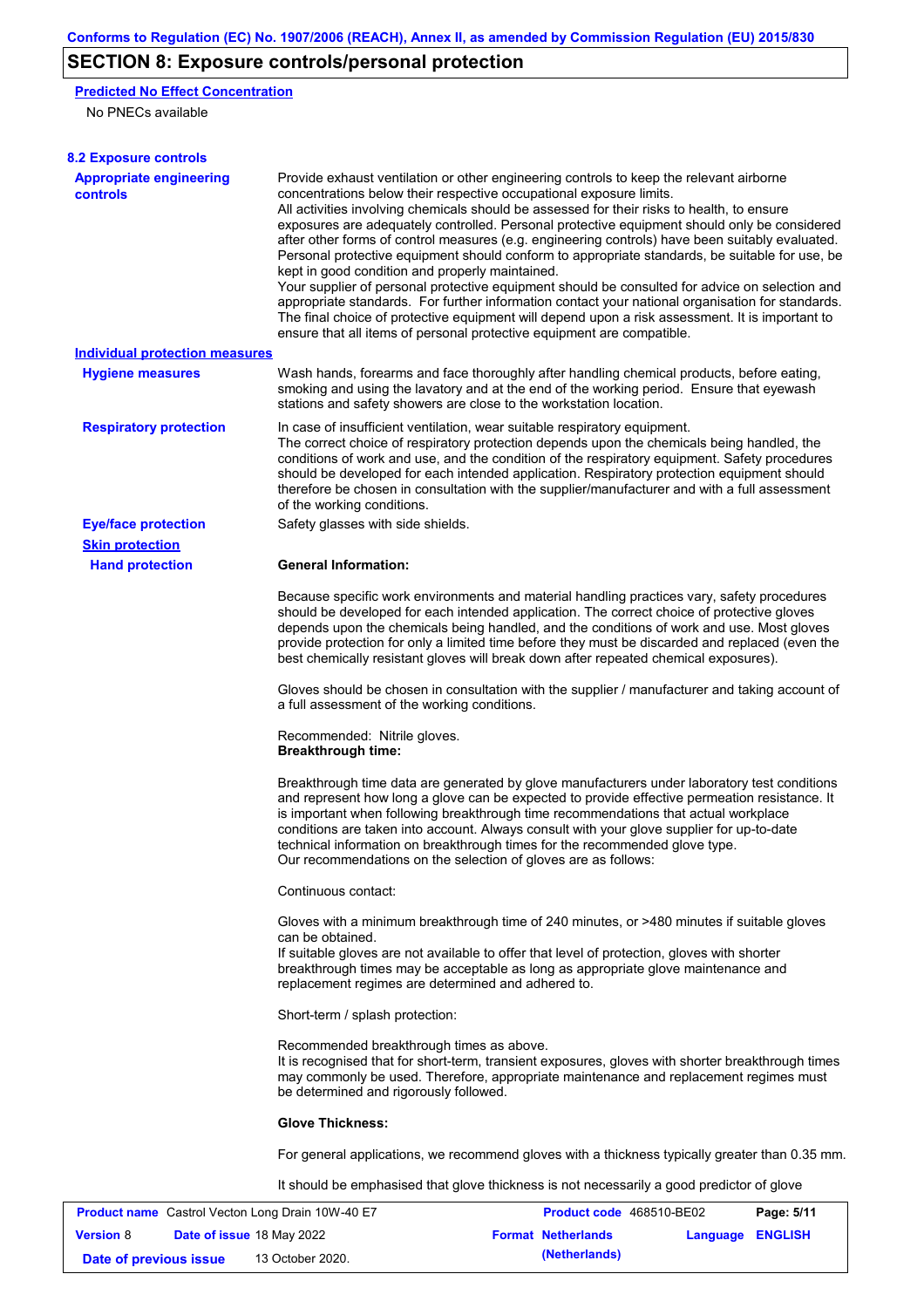## **SECTION 8: Exposure controls/personal protection**

|                                                  | resistance to a specific chemical, as the permeation efficiency of the glove will be dependent<br>on the exact composition of the glove material. Therefore, glove selection should also be based<br>on consideration of the task requirements and knowledge of breakthrough times.<br>Glove thickness may also vary depending on the glove manufacturer, the glove type and the<br>glove model. Therefore, the manufacturers' technical data should always be taken into account<br>to ensure selection of the most appropriate glove for the task.                                                                                                                                  |
|--------------------------------------------------|---------------------------------------------------------------------------------------------------------------------------------------------------------------------------------------------------------------------------------------------------------------------------------------------------------------------------------------------------------------------------------------------------------------------------------------------------------------------------------------------------------------------------------------------------------------------------------------------------------------------------------------------------------------------------------------|
|                                                  | Note: Depending on the activity being conducted, gloves of varying thickness may be required<br>for specific tasks. For example:                                                                                                                                                                                                                                                                                                                                                                                                                                                                                                                                                      |
|                                                  | • Thinner gloves (down to 0.1 mm or less) may be required where a high degree of manual<br>dexterity is needed. However, these gloves are only likely to give short duration protection and<br>would normally be just for single use applications, then disposed of.                                                                                                                                                                                                                                                                                                                                                                                                                  |
|                                                  | • Thicker gloves (up to 3 mm or more) may be required where there is a mechanical (as well<br>as a chemical) risk i.e. where there is abrasion or puncture potential.                                                                                                                                                                                                                                                                                                                                                                                                                                                                                                                 |
| <b>Skin and body</b>                             | Use of protective clothing is good industrial practice.<br>Personal protective equipment for the body should be selected based on the task being<br>performed and the risks involved and should be approved by a specialist before handling this<br>product.<br>Cotton or polyester/cotton overalls will only provide protection against light superficial<br>contamination that will not soak through to the skin. Overalls should be laundered on a regular<br>basis. When the risk of skin exposure is high (e.g. when cleaning up spillages or if there is a<br>risk of splashing) then chemical resistant aprons and/or impervious chemical suits and boots<br>will be required. |
| <b>Refer to standards:</b>                       | Respiratory protection: EN 529<br>Gloves: EN 420, EN 374<br>Eye protection: EN 166<br>Filtering half-mask: EN 149<br>Filtering half-mask with valve: EN 405<br>Half-mask: EN 140 plus filter<br>Full-face mask: EN 136 plus filter<br>Particulate filters: EN 143<br>Gas/combined filters: EN 14387                                                                                                                                                                                                                                                                                                                                                                                   |
| <b>Environmental exposure</b><br><b>controls</b> | Emissions from ventilation or work process equipment should be checked to ensure they<br>comply with the requirements of environmental protection legislation. In some cases, fume<br>scrubbers, filters or engineering modifications to the process equipment will be necessary to<br>reduce emissions to acceptable levels.                                                                                                                                                                                                                                                                                                                                                         |

## **SECTION 9: Physical and chemical properties**

The conditions of measurement of all properties are at standard temperature and pressure unless otherwise indicated.

### **9.1 Information on basic physical and chemical properties**

| <b>Appearance</b>                               |                                                |
|-------------------------------------------------|------------------------------------------------|
| <b>Physical state</b>                           | Liquid.                                        |
| <b>Colour</b>                                   | Amber. [Light]                                 |
| <b>Odour</b>                                    | Not available.                                 |
| <b>Odour threshold</b>                          | Not available.                                 |
| рH                                              | Mot applicable.                                |
| <b>Melting point/freezing point</b>             | Not available.                                 |
| Initial boiling point and boiling               | Not available.                                 |
| range                                           |                                                |
| <b>Pour point</b>                               | -42 °C                                         |
| <b>Flash point</b>                              | Closed cup: $210^{\circ}$ C (410 $^{\circ}$ F) |
| <b>Evaporation rate</b>                         | Not available.                                 |
| Flammability (solid, gas)                       | Not available.                                 |
| Upper/lower flammability or<br>explosive limits | Not available.                                 |
| <b>Vapour pressure</b>                          | Not available.                                 |

| <b>Product name</b> Castrol Vecton Long Drain 10W-40 E7 |                                  |                  | <b>Product code</b> 468510-BE02 |                           | Page: 6/11              |  |
|---------------------------------------------------------|----------------------------------|------------------|---------------------------------|---------------------------|-------------------------|--|
| <b>Version 8</b>                                        | <b>Date of issue 18 May 2022</b> |                  |                                 | <b>Format Netherlands</b> | <b>Language ENGLISH</b> |  |
| Date of previous issue                                  |                                  | 13 October 2020. |                                 | (Netherlands)             |                         |  |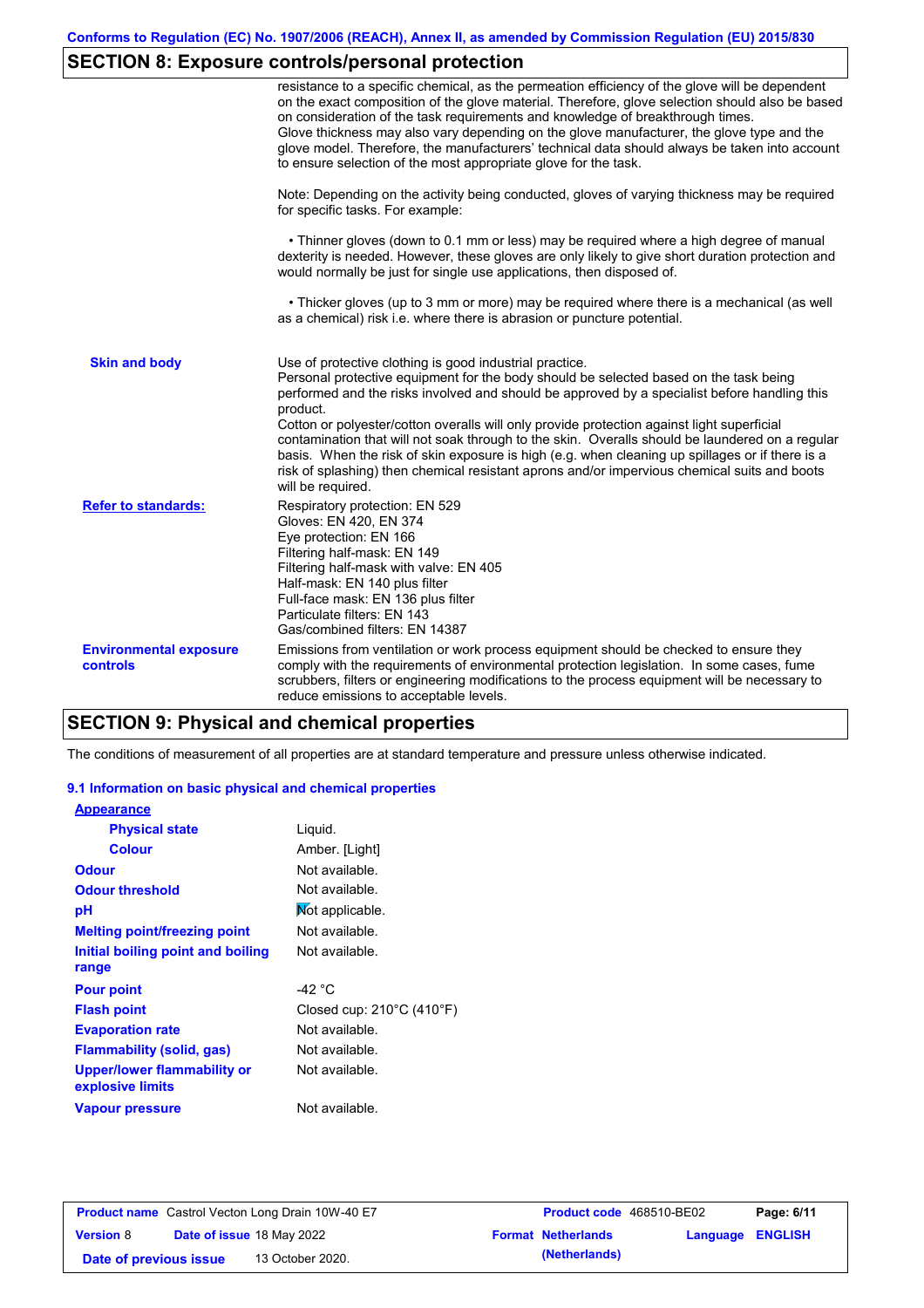## **SECTION 9: Physical and chemical properties**

|                                                   |                                                                                                                                             |        |         | Vapour Pressure at 20°C |          | Vapour pressure at 50°C |               |  |
|---------------------------------------------------|---------------------------------------------------------------------------------------------------------------------------------------------|--------|---------|-------------------------|----------|-------------------------|---------------|--|
|                                                   | Ingredient name mm Hg kPa                                                                                                                   |        |         | <b>Method</b>           | mm<br>Hg | kPa                     | <b>Method</b> |  |
|                                                   | Distillates (petroleum),<br>hydrotreated heavy<br>paraffinic                                                                                | < 0.08 | < 0.011 | <b>ASTM D 5191</b>      |          |                         |               |  |
|                                                   | Distillates (petroleum),<br>hydrotreated heavy<br>paraffinic                                                                                | < 0.08 | < 0.011 | <b>ASTM D 5191</b>      |          |                         |               |  |
| <b>Vapour density</b>                             | Not available.                                                                                                                              |        |         |                         |          |                         |               |  |
| <b>Relative density</b>                           | Not available.                                                                                                                              |        |         |                         |          |                         |               |  |
| <b>Density</b>                                    | <1000 kg/m <sup>3</sup> (<1 g/cm <sup>3</sup> ) at 15 <sup>°</sup> C                                                                        |        |         |                         |          |                         |               |  |
| <b>Solubility(ies)</b>                            | insoluble in water.                                                                                                                         |        |         |                         |          |                         |               |  |
| <b>Partition coefficient: n-octanol/</b><br>water | Mot applicable.                                                                                                                             |        |         |                         |          |                         |               |  |
| <b>Auto-ignition temperature</b>                  | Not available.                                                                                                                              |        |         |                         |          |                         |               |  |
| <b>Decomposition temperature</b>                  | Not available.                                                                                                                              |        |         |                         |          |                         |               |  |
| <b>Viscosity</b>                                  | Kinematic: 86.3 mm <sup>2</sup> /s (86.3 cSt) at 40 $^{\circ}$ C<br>Kinematic: 12.5 to 16.3 mm <sup>2</sup> /s (12.5 to 16.3 cSt) at 100 °C |        |         |                         |          |                         |               |  |
| <b>Explosive properties</b>                       | Not available.                                                                                                                              |        |         |                         |          |                         |               |  |
| <b>Oxidising properties</b>                       | Not available.                                                                                                                              |        |         |                         |          |                         |               |  |
| <b>Particle characteristics</b>                   |                                                                                                                                             |        |         |                         |          |                         |               |  |
| <b>Median particle size</b>                       | Mot applicable.                                                                                                                             |        |         |                         |          |                         |               |  |
| 9.2 Other information                             |                                                                                                                                             |        |         |                         |          |                         |               |  |
| No additional information.                        |                                                                                                                                             |        |         |                         |          |                         |               |  |

## **SECTION 10: Stability and reactivity**

| <b>10.1 Reactivity</b>                            | No specific test data available for this product. Refer to Conditions to avoid and Incompatible<br>materials for additional information.                                |
|---------------------------------------------------|-------------------------------------------------------------------------------------------------------------------------------------------------------------------------|
| <b>10.2 Chemical stability</b>                    | The product is stable.                                                                                                                                                  |
| <b>10.3 Possibility of</b><br>hazardous reactions | Under normal conditions of storage and use, hazardous reactions will not occur.<br>Under normal conditions of storage and use, hazardous polymerisation will not occur. |
| <b>10.4 Conditions to avoid</b>                   | Avoid all possible sources of ignition (spark or flame).                                                                                                                |
| 10.5 Incompatible materials                       | Reactive or incompatible with the following materials: oxidising materials.                                                                                             |
| <b>10.6 Hazardous</b><br>decomposition products   | Under normal conditions of storage and use, hazardous decomposition products should not be<br>produced.                                                                 |

## **SECTION 11: Toxicological information**

### **11.1 Information on toxicological effects**

| <b>Acute toxicity estimates</b><br><b>Product/ingredient name</b>                                                        | Oral (mg/<br>kg) | <b>Dermal</b><br>(mg/kg) | <b>Inhalation</b><br>(gases)<br>(ppm) | <b>Inhalation</b><br>(vapours)<br>(mg/l) | <b>Inhalation</b><br>(dusts)<br>and mists)<br>(mg/l) |                |
|--------------------------------------------------------------------------------------------------------------------------|------------------|--------------------------|---------------------------------------|------------------------------------------|------------------------------------------------------|----------------|
| Phosphorodithioic acid, mixed O,O-bis(sec-Bu and<br>isooctyl) esters, zinc salts<br>Long chain alkyl phenol              | 2500<br>2500     | N/A<br>N/A               | N/A<br>N/A                            | N/A<br>N/A                               | N/A<br>N/A                                           |                |
| Routes of entry anticipated: Dermal, Inhalation.<br>Information on likely<br>routes of exposure                          |                  |                          |                                       |                                          |                                                      |                |
| <b>Potential acute health effects</b>                                                                                    |                  |                          |                                       |                                          |                                                      |                |
| <b>Inhalation</b><br>Vapour inhalation under ambient conditions is not normally a problem due to low vapour<br>pressure. |                  |                          |                                       |                                          |                                                      |                |
| <b>Ingestion</b><br>No known significant effects or critical hazards.                                                    |                  |                          |                                       |                                          |                                                      |                |
| <b>Product name</b> Castrol Vecton Long Drain 10W-40 E7                                                                  |                  |                          | Product code 468510-BE02              |                                          |                                                      | Page: 7/11     |
| <b>Version 8</b><br>Date of issue 18 May 2022                                                                            |                  |                          | <b>Format Netherlands</b>             |                                          | Language                                             | <b>ENGLISH</b> |
| 13 October 2020.<br>Date of previous issue                                                                               |                  |                          | (Netherlands)                         |                                          |                                                      |                |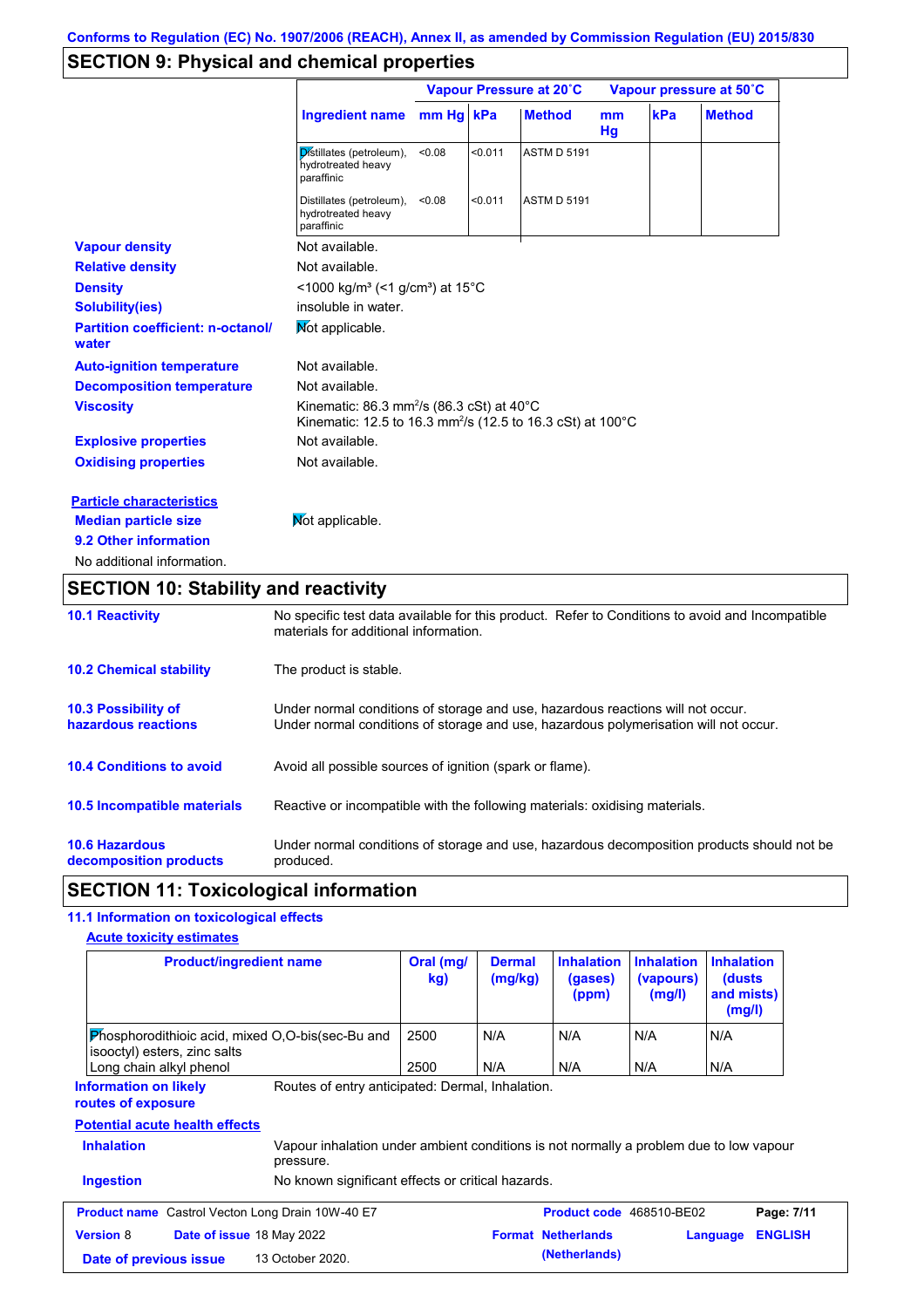## **SECTION 11: Toxicological information**

| <b>Skin contact</b>                     | Defatting to the skin. May cause skin dryness and irritation. Not considered a skin sensitizer.<br>Based on data available for this or related materials.                                                                                                                                                                                                                                                       |
|-----------------------------------------|-----------------------------------------------------------------------------------------------------------------------------------------------------------------------------------------------------------------------------------------------------------------------------------------------------------------------------------------------------------------------------------------------------------------|
| Eye contact                             | Not classified as an eye irritant. Based on data available for this or related materials.                                                                                                                                                                                                                                                                                                                       |
|                                         | Symptoms related to the physical, chemical and toxicological characteristics                                                                                                                                                                                                                                                                                                                                    |
| <b>Inhalation</b>                       | No specific data.                                                                                                                                                                                                                                                                                                                                                                                               |
| <b>Ingestion</b>                        | No specific data.                                                                                                                                                                                                                                                                                                                                                                                               |
| <b>Skin contact</b>                     | Adverse symptoms may include the following:<br>irritation<br>dryness<br>cracking                                                                                                                                                                                                                                                                                                                                |
| <b>Eye contact</b>                      | No specific data.                                                                                                                                                                                                                                                                                                                                                                                               |
|                                         | Delayed and immediate effects as well as chronic effects from short and long-term exposure                                                                                                                                                                                                                                                                                                                      |
| <b>Inhalation</b>                       | Overexposure to the inhalation of airborne droplets or aerosols may cause irritation of the<br>respiratory tract.                                                                                                                                                                                                                                                                                               |
| <b>Ingestion</b>                        | Ingestion of large quantities may cause nausea and diarrhoea.                                                                                                                                                                                                                                                                                                                                                   |
| <b>Skin contact</b>                     | Prolonged or repeated contact can defat the skin and lead to irritation and/or dermatitis.                                                                                                                                                                                                                                                                                                                      |
| Eye contact                             | Potential risk of transient stinging or redness if accidental eye contact occurs.                                                                                                                                                                                                                                                                                                                               |
| <b>Potential chronic health effects</b> |                                                                                                                                                                                                                                                                                                                                                                                                                 |
| <b>General</b>                          | <b>USED ENGINE OILS</b><br>Combustion products resulting from the operation of internal combustion engines contaminate<br>engine oils during use. Used engine oil may contain hazardous components which have the<br>potential to cause skin cancer. Frequent or prolonged contact with all types and makes of used<br>engine oil must therefore be avoided and a high standard of personal hygiene maintained. |
| <b>Carcinogenicity</b>                  | No known significant effects or critical hazards.                                                                                                                                                                                                                                                                                                                                                               |
| <b>Mutagenicity</b>                     | No known significant effects or critical hazards.                                                                                                                                                                                                                                                                                                                                                               |
| <b>Developmental effects</b>            | No known significant effects or critical hazards.                                                                                                                                                                                                                                                                                                                                                               |
| <b>Fertility effects</b>                | No known significant effects or critical hazards.                                                                                                                                                                                                                                                                                                                                                               |

## **SECTION 12: Ecological information**

**12.1 Toxicity**

**Environmental hazards** Not classified as dangerous

#### **12.2 Persistence and degradability**

Partially biodegradable.

#### **12.3 Bioaccumulative potential**

This product is not expected to bioaccumulate through food chains in the environment.

| <b>12.4 Mobility in soil</b>                            |                                                                      |
|---------------------------------------------------------|----------------------------------------------------------------------|
| <b>Soil/water partition</b><br><b>coefficient (Koc)</b> | Not available.                                                       |
| <b>Mobility</b>                                         | Spillages may penetrate the soil causing ground water contamination. |

#### **12.5 Results of PBT and vPvB assessment**

Product does not meet the criteria for PBT or vPvB according to Regulation (EC) No. 1907/2006, Annex XIII.

### **12.6 Other adverse effects Other ecological information**

Spills may form a film on water surfaces causing physical damage to organisms. Oxygen transfer could also be impaired.

### **SECTION 13: Disposal considerations**

| <b>13.1 Waste treatment methods</b> |                                                                                                                                                                      |
|-------------------------------------|----------------------------------------------------------------------------------------------------------------------------------------------------------------------|
| <b>Product</b>                      |                                                                                                                                                                      |
| <b>Methods of disposal</b>          | Where possible, arrange for product to be recycled. Dispose of via an authorised person/<br>licensed waste disposal contractor in accordance with local regulations. |
| <b>Hazardous waste</b>              | Yes.                                                                                                                                                                 |
| European waste catalogue (EWC)      |                                                                                                                                                                      |

| <b>Product name</b> Castrol Vecton Long Drain 10W-40 E7 |  |                                  | <b>Product code</b> 468510-BE02 | Page: 8/11                |                  |  |
|---------------------------------------------------------|--|----------------------------------|---------------------------------|---------------------------|------------------|--|
| <b>Version 8</b>                                        |  | <b>Date of issue 18 May 2022</b> |                                 | <b>Format Netherlands</b> | Language ENGLISH |  |
| Date of previous issue                                  |  | 13 October 2020.                 |                                 | (Netherlands)             |                  |  |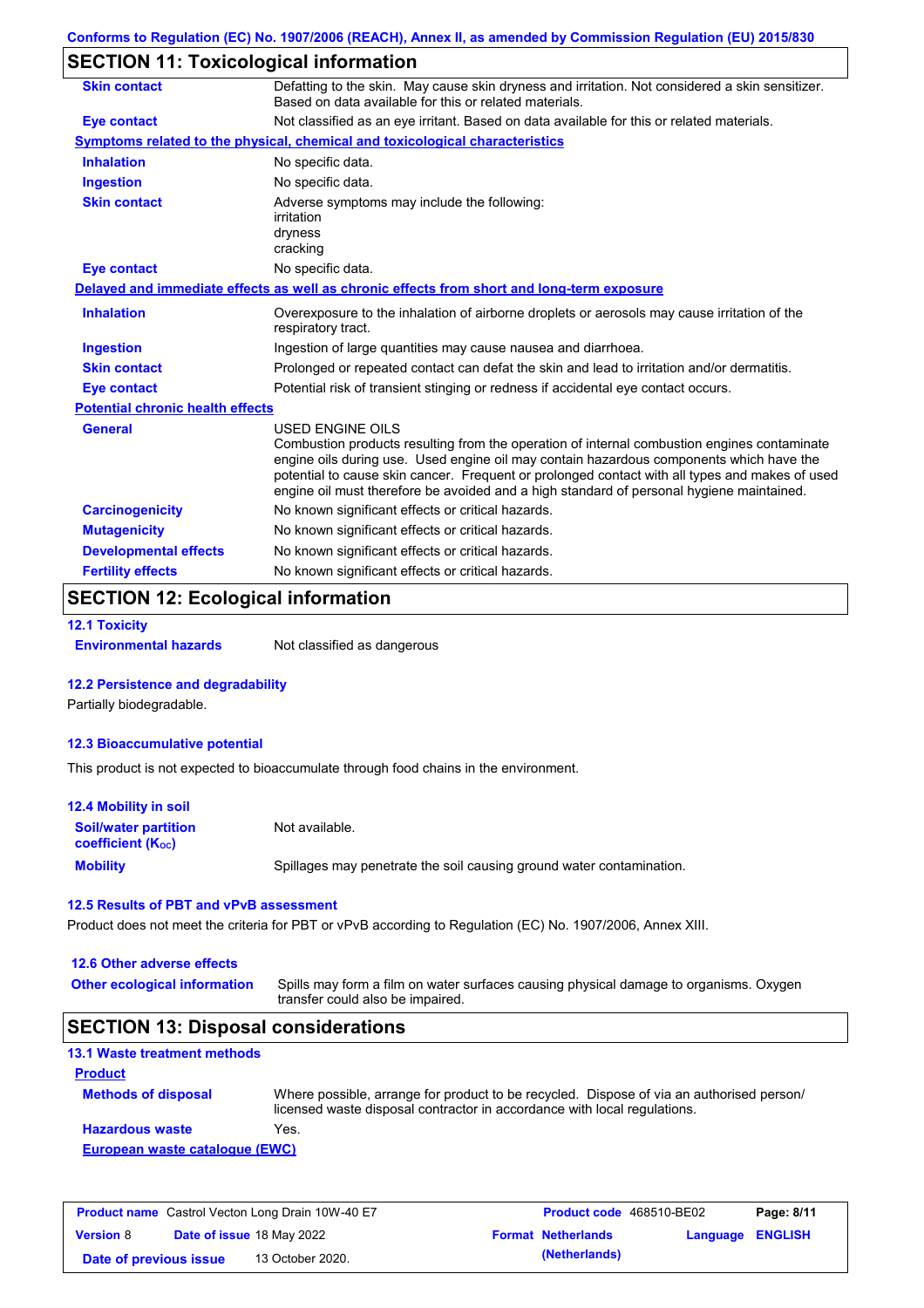### **SECTION 13: Disposal considerations**

| Waste code                                                                                                                                                                   | <b>Waste designation</b> |  |  |  |  |
|------------------------------------------------------------------------------------------------------------------------------------------------------------------------------|--------------------------|--|--|--|--|
| 13 02 08*<br>other engine, gear and lubricating oils                                                                                                                         |                          |  |  |  |  |
| However, deviation from the intended use and/or the presence of any potential contaminants may require an alternative waste<br>disposal code to be assigned by the end user. |                          |  |  |  |  |
| <u>Packaging</u>                                                                                                                                                             |                          |  |  |  |  |

| <b>Methods of disposal</b> | Where possible, arrange for product to be recycled. Dispose of via an authorised person/<br>licensed waste disposal contractor in accordance with local regulations.                                                                                                                                                                                                                                                                                                                            |
|----------------------------|-------------------------------------------------------------------------------------------------------------------------------------------------------------------------------------------------------------------------------------------------------------------------------------------------------------------------------------------------------------------------------------------------------------------------------------------------------------------------------------------------|
| <b>Special precautions</b> | This material and its container must be disposed of in a safe way. Care should be taken when<br>handling emptied containers that have not been cleaned or rinsed out. Empty containers or<br>liners may retain some product residues. Empty containers represent a fire hazard as they may<br>contain flammable product residues and vapour. Never weld, solder or braze empty containers.<br>Avoid dispersal of spilt material and runoff and contact with soil, waterways, drains and sewers. |
| <b>References</b>          | Commission 2014/955/EU<br>Directive 2008/98/EC                                                                                                                                                                                                                                                                                                                                                                                                                                                  |

## **SECTION 14: Transport information**

|                                           | <b>ADR/RID</b> | <b>ADN</b>     | <b>IMDG</b>    | <b>IATA</b>    |
|-------------------------------------------|----------------|----------------|----------------|----------------|
| 14.1 UN number                            | Not regulated. | Not regulated. | Not regulated. | Not regulated. |
| 14.2 UN proper<br>shipping name           |                |                | Ξ.             |                |
| <b>14.3 Transport</b><br>hazard class(es) |                |                | $\blacksquare$ |                |
| 14.4 Packing<br>group                     |                |                | -              |                |
| 14.5<br><b>Environmental</b><br>hazards   | No.            | No.            | No.            | No.            |
| <b>Additional</b><br><b>information</b>   |                |                |                |                |

**14.6 Special precautions for user** Not available.

**14.7 Transport in bulk according to IMO instruments** Not available.

## **SECTION 15: Regulatory information**

**15.1 Safety, health and environmental regulations/legislation specific for the substance or mixture**

**EU Regulation (EC) No. 1907/2006 (REACH)**

**Annex XIV - List of substances subject to authorisation Annex XIV**

None of the components are listed.

**Substances of very high concern** None of the components are listed.

**EU Regulation (EC) No. 1907/2006 (REACH)**

**Other regulations Annex XVII - Restrictions on the manufacture, placing on the market and use of certain dangerous substances, mixtures and articles** Not applicable.

**REACH Status** The company, as identified in Section 1, sells this product in the EU in compliance with the current requirements of REACH.

| <b>Product name</b> Castrol Vecton Long Drain 10W-40 E7 |  | <b>Product code</b> 468510-BE02 |  | Page: 9/11                |                         |  |
|---------------------------------------------------------|--|---------------------------------|--|---------------------------|-------------------------|--|
| <b>Version 8</b>                                        |  | Date of issue 18 May 2022       |  | <b>Format Netherlands</b> | <b>Language ENGLISH</b> |  |
| Date of previous issue                                  |  | 13 October 2020.                |  | (Netherlands)             |                         |  |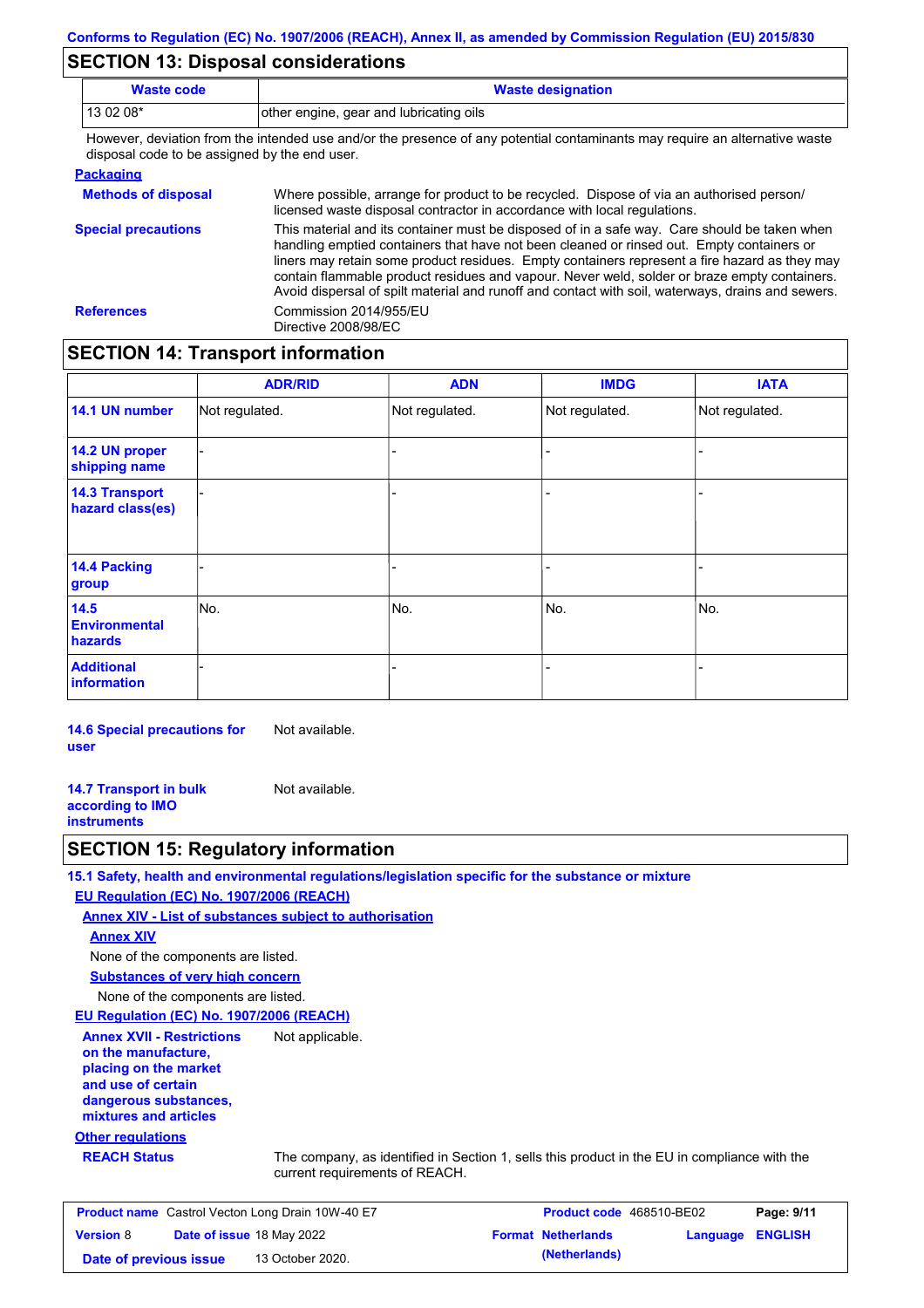## **SECTION 15: Regulatory information**

| <b>United States inventory</b><br>(TSCA 8b)                      | At least one component is not listed.  |
|------------------------------------------------------------------|----------------------------------------|
| <b>Australia inventory (AIIC)</b>                                | At least one component is not listed.  |
| <b>Canada inventory</b>                                          | At least one component is not listed.  |
| <b>China inventory (IECSC)</b>                                   | At least one component is not listed.  |
| <b>Japan inventory (CSCL)</b>                                    | At least one component is not listed.  |
| <b>Korea inventory (KECI)</b>                                    | All components are listed or exempted. |
| <b>Philippines inventory</b><br>(PICCS)                          | At least one component is not listed.  |
| <b>Taiwan Chemical</b><br><b>Substances Inventory</b><br>(TCSI)  | All components are listed or exempted. |
| Ozone depleting substances (1005/2009/EU)<br>Not listed.         |                                        |
| <b>Prior Informed Consent (PIC) (649/2012/EU)</b><br>Not listed. |                                        |
| <b>Persistent Organic Pollutants</b><br>Not listed.              |                                        |
| <b>EU</b> - Water framework directive - Priority substances      |                                        |

None of the components are listed.

#### **Seveso Directive**

This product is not controlled under the Seveso Directive.

| <b>15.2 Chemical safety</b> | A Chemical Safety Assessment has been carried out for one or more of the substances within  |
|-----------------------------|---------------------------------------------------------------------------------------------|
| assessment                  | this mixture. A Chemical Safety Assessment has not been carried out for the mixture itself. |

## **SECTION 16: Other information**

| <b>Abbreviations and acronyms</b> | ADN = European Provisions concerning the International Carriage of Dangerous Goods by<br>Inland Waterway |
|-----------------------------------|----------------------------------------------------------------------------------------------------------|
|                                   | ADR = The European Agreement concerning the International Carriage of Dangerous Goods by                 |
|                                   | Road                                                                                                     |
|                                   | ATE = Acute Toxicity Estimate                                                                            |
|                                   | <b>BCF</b> = Bioconcentration Factor                                                                     |
|                                   | CAS = Chemical Abstracts Service                                                                         |
|                                   | CLP = Classification, Labelling and Packaging Regulation [Regulation (EC) No. 1272/2008]                 |
|                                   | CSA = Chemical Safety Assessment                                                                         |
|                                   | CSR = Chemical Safety Report                                                                             |
|                                   | <b>DMEL = Derived Minimal Effect Level</b>                                                               |
|                                   | DNEL = Derived No Effect Level                                                                           |
|                                   | EINECS = European Inventory of Existing Commercial chemical Substances                                   |
|                                   | ES = Exposure Scenario                                                                                   |
|                                   | EUH statement = CLP-specific Hazard statement                                                            |
|                                   | EWC = European Waste Catalogue                                                                           |
|                                   | GHS = Globally Harmonized System of Classification and Labelling of Chemicals                            |
|                                   | IATA = International Air Transport Association                                                           |
|                                   | IBC = Intermediate Bulk Container                                                                        |
|                                   | <b>IMDG</b> = International Maritime Dangerous Goods                                                     |
|                                   | LogPow = logarithm of the octanol/water partition coefficient                                            |
|                                   | MARPOL = International Convention for the Prevention of Pollution From Ships, 1973 as                    |
|                                   | modified by the Protocol of 1978. ("Marpol" = marine pollution)                                          |
|                                   | OECD = Organisation for Economic Co-operation and Development                                            |
|                                   | PBT = Persistent, Bioaccumulative and Toxic                                                              |
|                                   | <b>PNEC = Predicted No Effect Concentration</b>                                                          |
|                                   | REACH = Registration, Evaluation, Authorisation and Restriction of Chemicals Regulation                  |
|                                   | [Regulation (EC) No. 1907/2006]                                                                          |
|                                   | RID = The Regulations concerning the International Carriage of Dangerous Goods by Rail                   |
|                                   | <b>RRN = REACH Registration Number</b>                                                                   |
|                                   | SADT = Self-Accelerating Decomposition Temperature<br>SVHC = Substances of Very High Concern             |
|                                   | STOT-RE = Specific Target Organ Toxicity - Repeated Exposure                                             |
|                                   | STOT-SE = Specific Target Organ Toxicity - Single Exposure                                               |
|                                   | TWA = Time weighted average                                                                              |
|                                   |                                                                                                          |

| <b>Product name</b> Castrol Vecton Long Drain 10W-40 E7 |  | <b>Product code</b> 468510-BE02 |  | Page: 10/11               |                         |  |
|---------------------------------------------------------|--|---------------------------------|--|---------------------------|-------------------------|--|
| <b>Version 8</b>                                        |  | Date of issue 18 May 2022       |  | <b>Format Netherlands</b> | <b>Language ENGLISH</b> |  |
| Date of previous issue                                  |  | 13 October 2020.                |  | (Netherlands)             |                         |  |